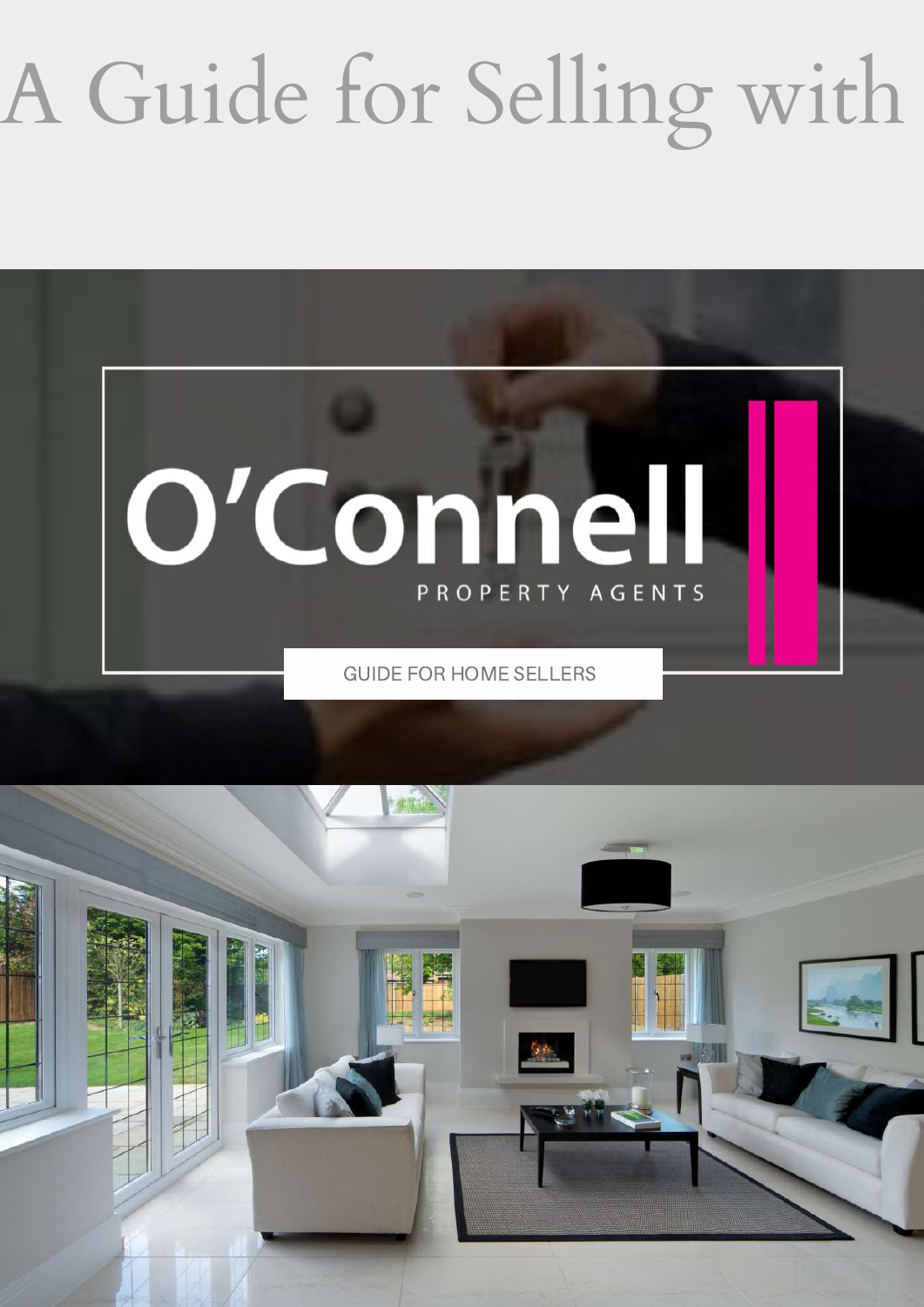

### Thinking of moving?

**Can we help you move? If you are thinking of moving, we would love to help. Remember our advice is not just FREE, it is also invaluable!**

**Gloucester: 01452 387 437 | Cheltenham: 01242 506 550 | Tewkesbury: 01684 367 000**



**Head Office: 20 Worcester Street, Gloucester, GL1 3AA**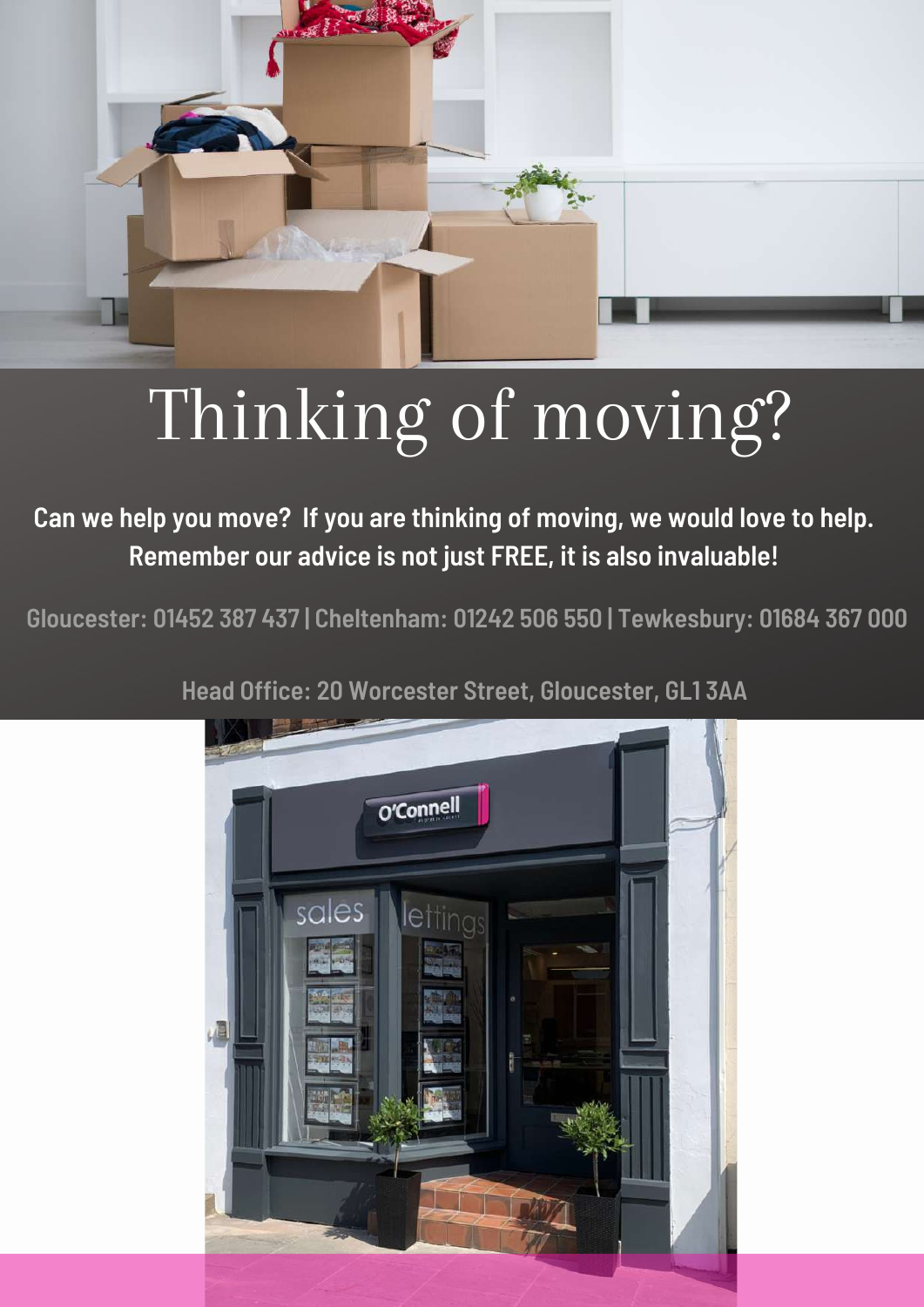

Your reason for moving may vary, it could be that you want to move to a specific new location, a bigger home, a smaller home, a fixer-upper but selling your home can be extremely daunting.

Some sellers do not know where to begin and perhaps you're in a rush to sell, perhaps you're only just thinking about selling your house .

Whatever your unique and specific circumstances, we've created this guide to help you prepare to sell your home.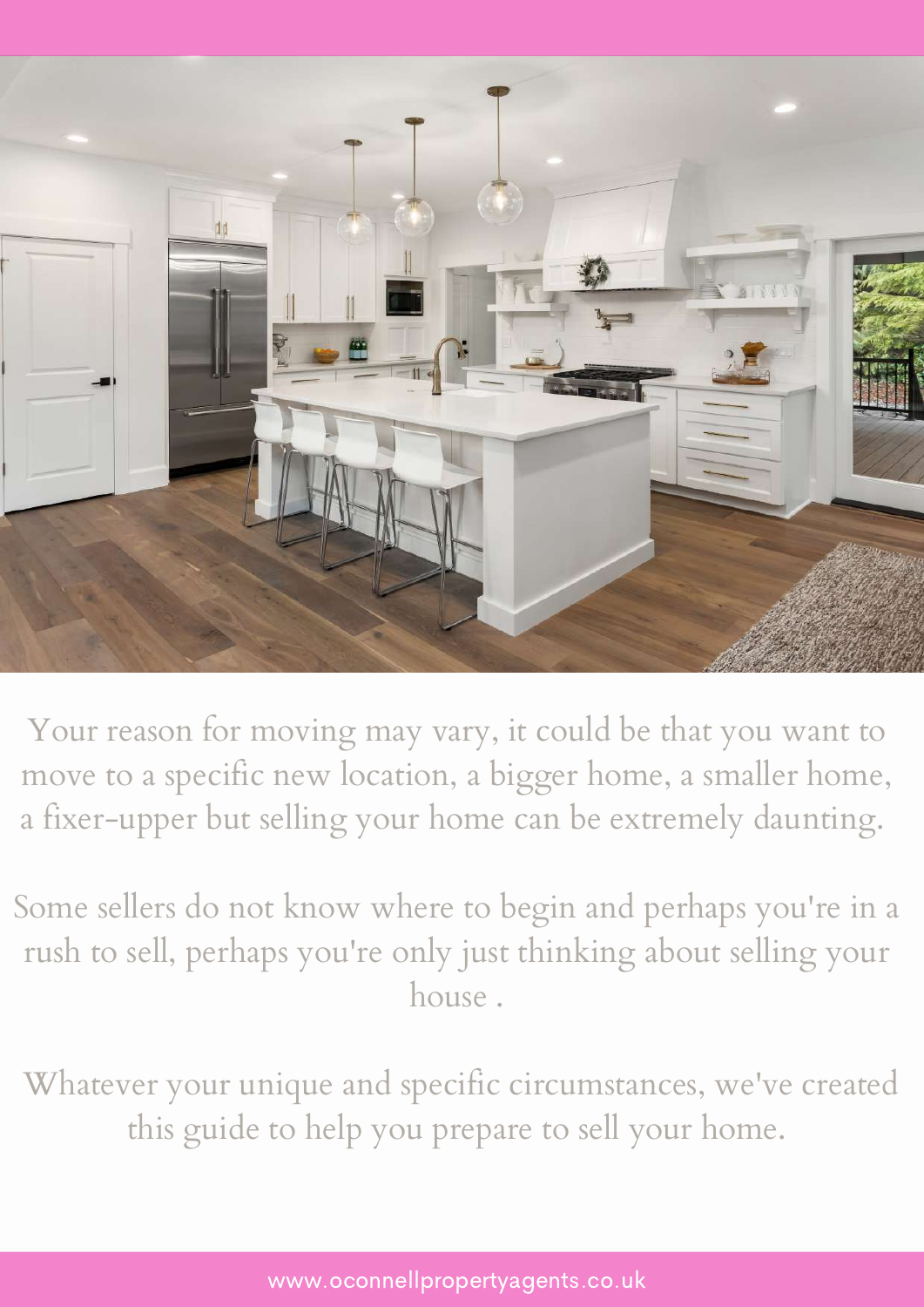### Prepare your home

You want to make sure that potential buyers see your home in the best possible condition to boost interest, ensure a faster sale and of course, secure the highest value possible! 1.

> People viewing your house must be able to envision themselves living there so cleaning, tidying, decluttering and repairing your house will make sure that viewers can do the above, but also frame your house as move -in ready! If you're thinking of selling in the distant future, there are many upgrades you can do to your home to increase its value! Updating your kitchen, decorating and even changing your carpets are just some of the simple things you can do that could add value to your home.

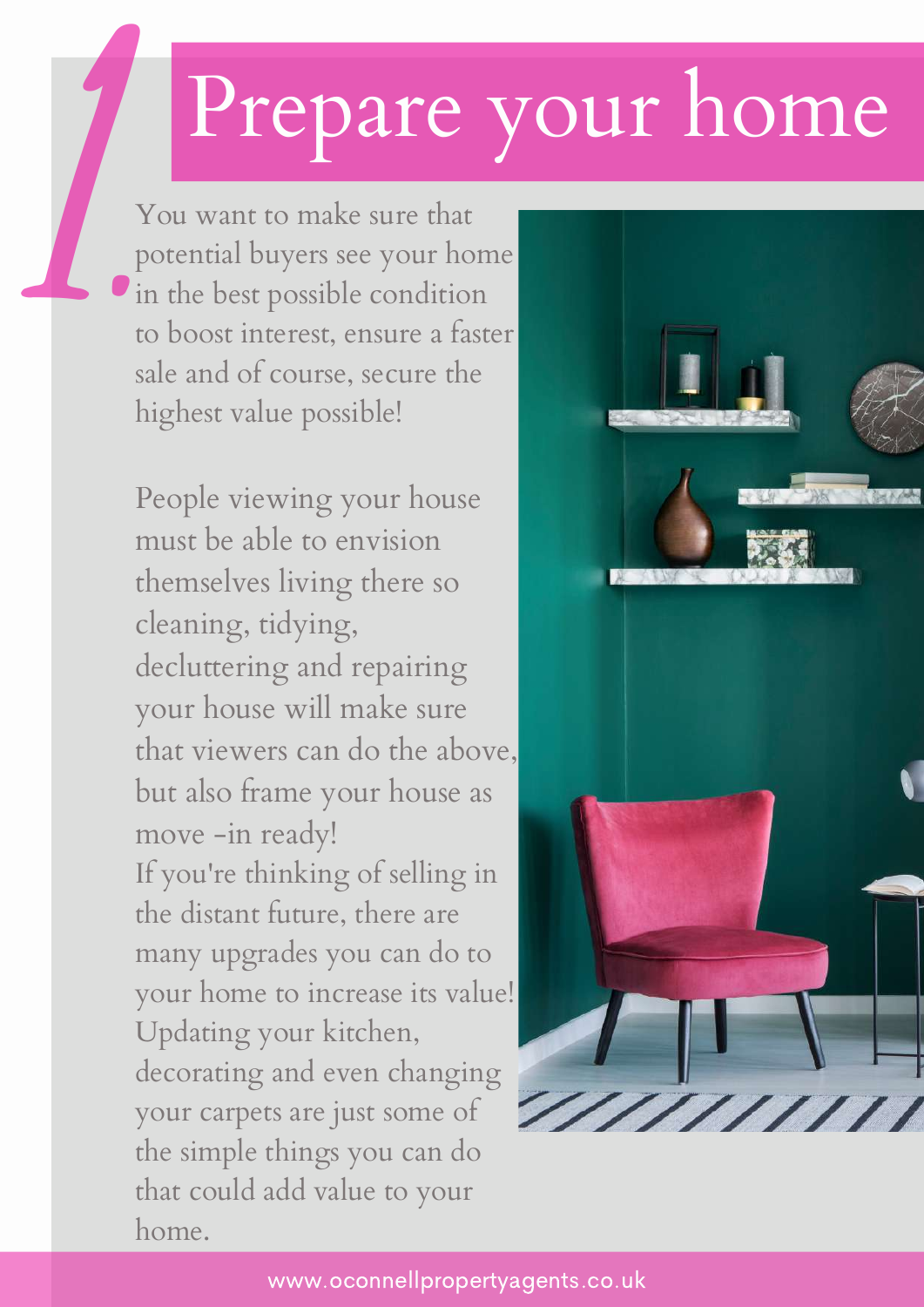# Choosing the best Estate Agent for the job!



2.

The process of listing to selling normally takes up to 4 months but it could take longer depending on a plethora of factors so it's important that you and your agent get along well.

Some things to consider when choosing your agent; Online agent or traditional agency?

Traditional agencies handle everything and have a physical office you can visit. They will charge a commission on the sale. Online agencies aren't as commonly used locally, don't have an office you can pop in to but will charge a fee upfront to list and advertise your property.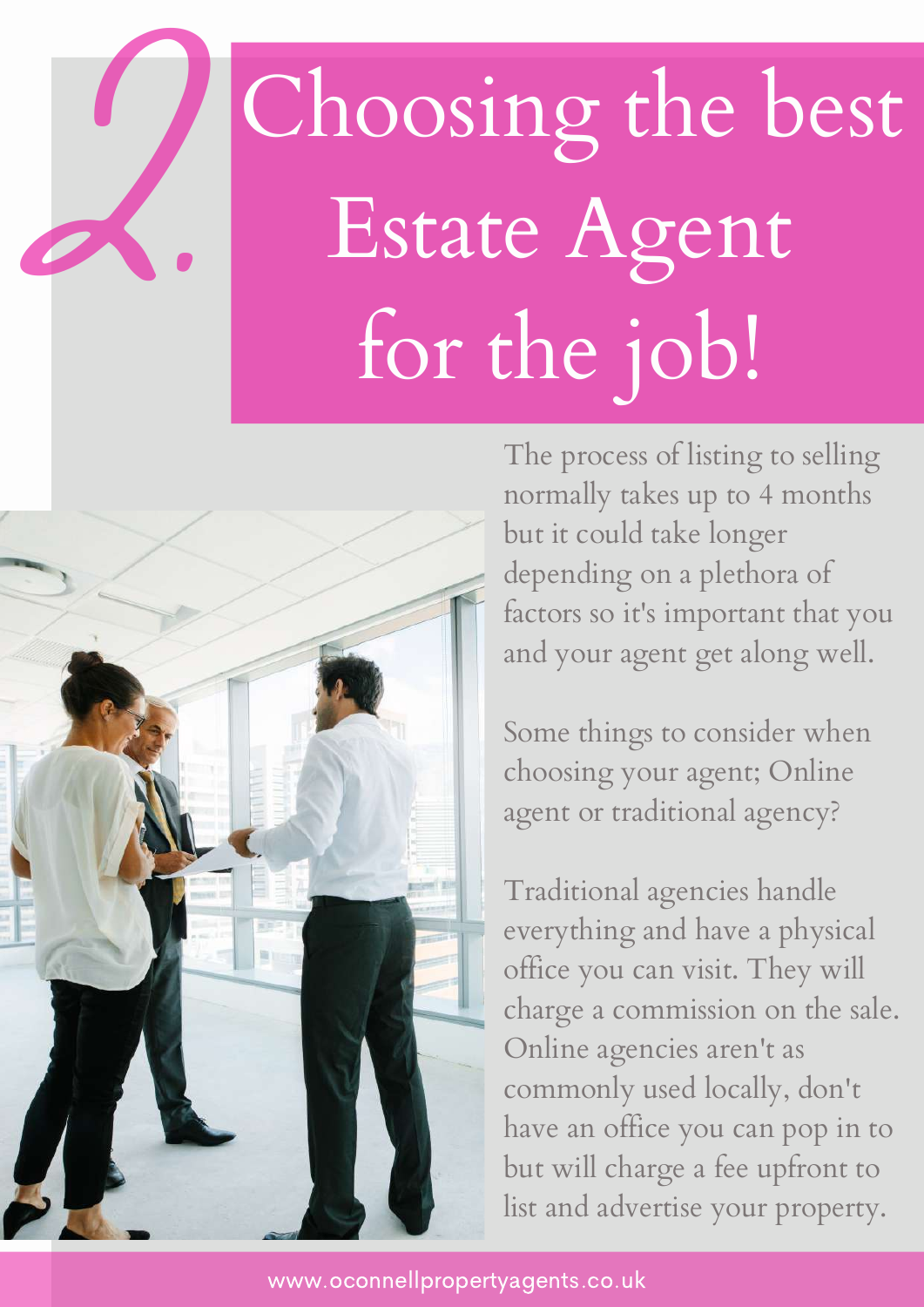# Experience and local knowledge

Is the agent experienced in selling homes specifically like yours? An agent selling similar homes will understand how to best market that type of property. Some agents specialise in the top end market, some specialise in rural properties. It is worth checking.

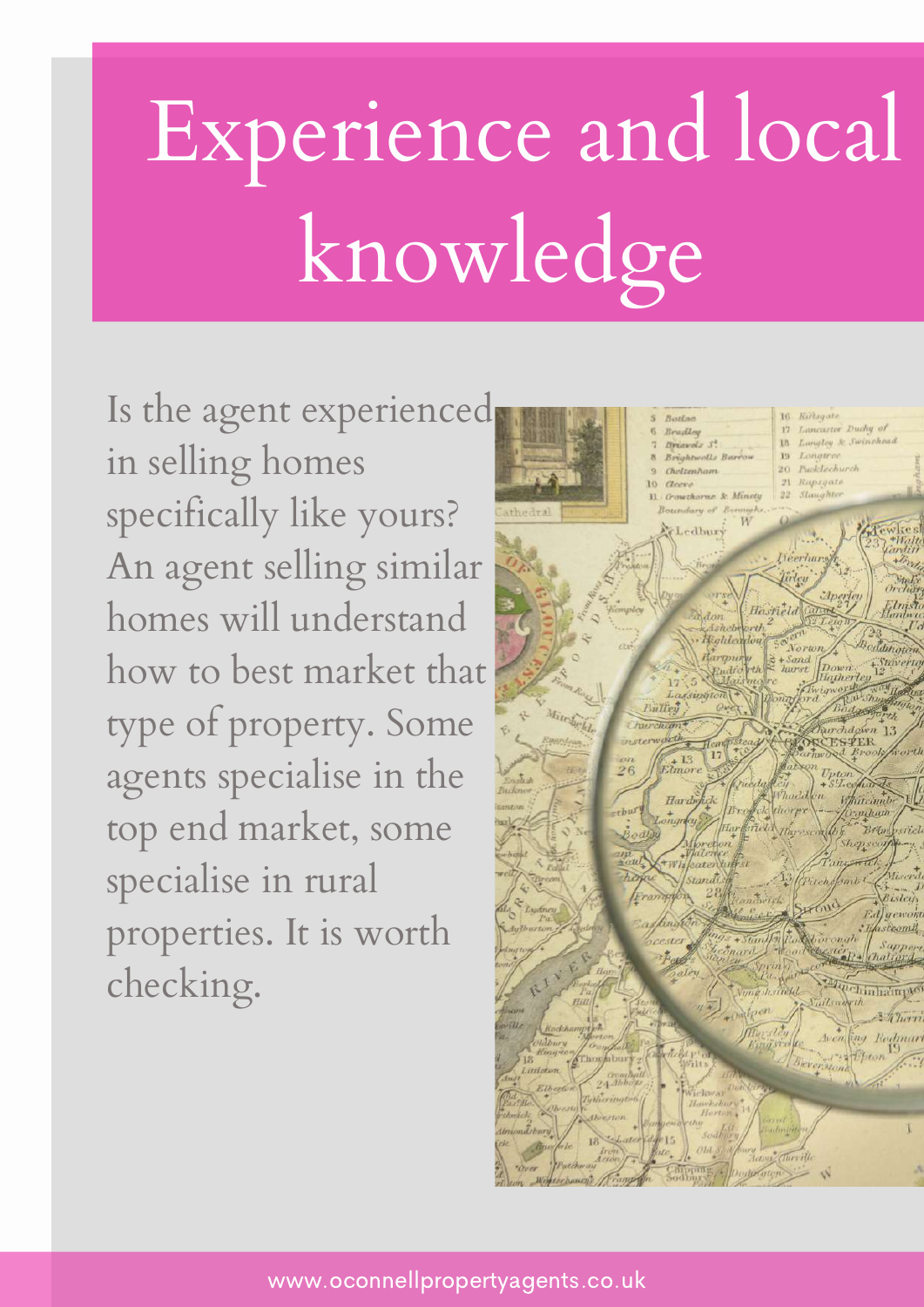Compare fees of agents and find out what services each one offers.

Do they have any additional fees on top of that such as withdrawing a house? Many agents charge extra from additions such as video marketing, marketing on all property portals and social media marketing. Always check as At O'Connell Property Agents it is all included!

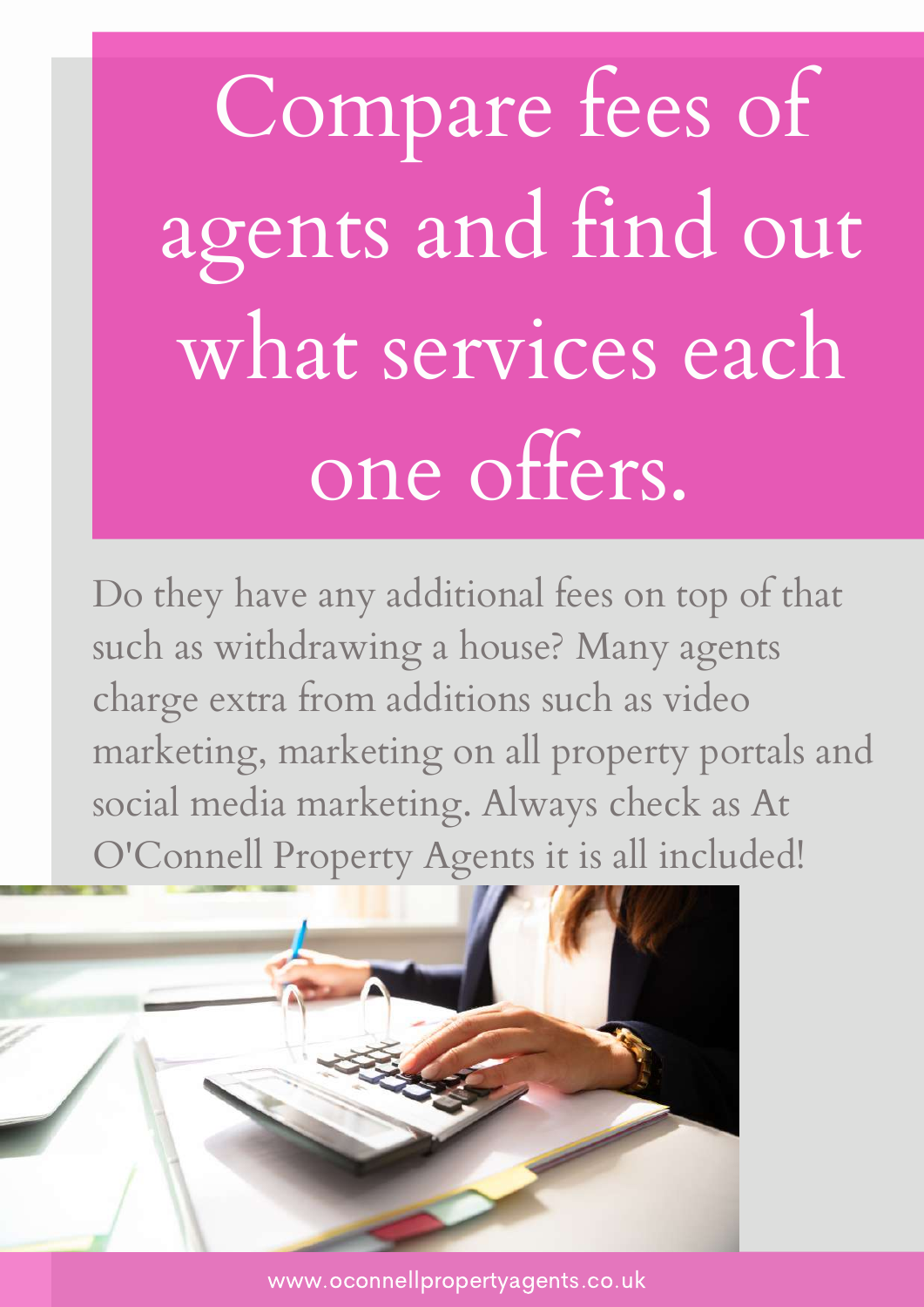### Reviews

Read reviews wherever you can find them, it will give you a good indication of what your experience will be like. You can also ask neighbours, friends and family who have sold a property before which agent they worked with and what their experience was like.



### COVID-19 compliance

Find out what rules your agent is currently practising, from viewing arrangements to wearing PPE and how this will affect your sale.

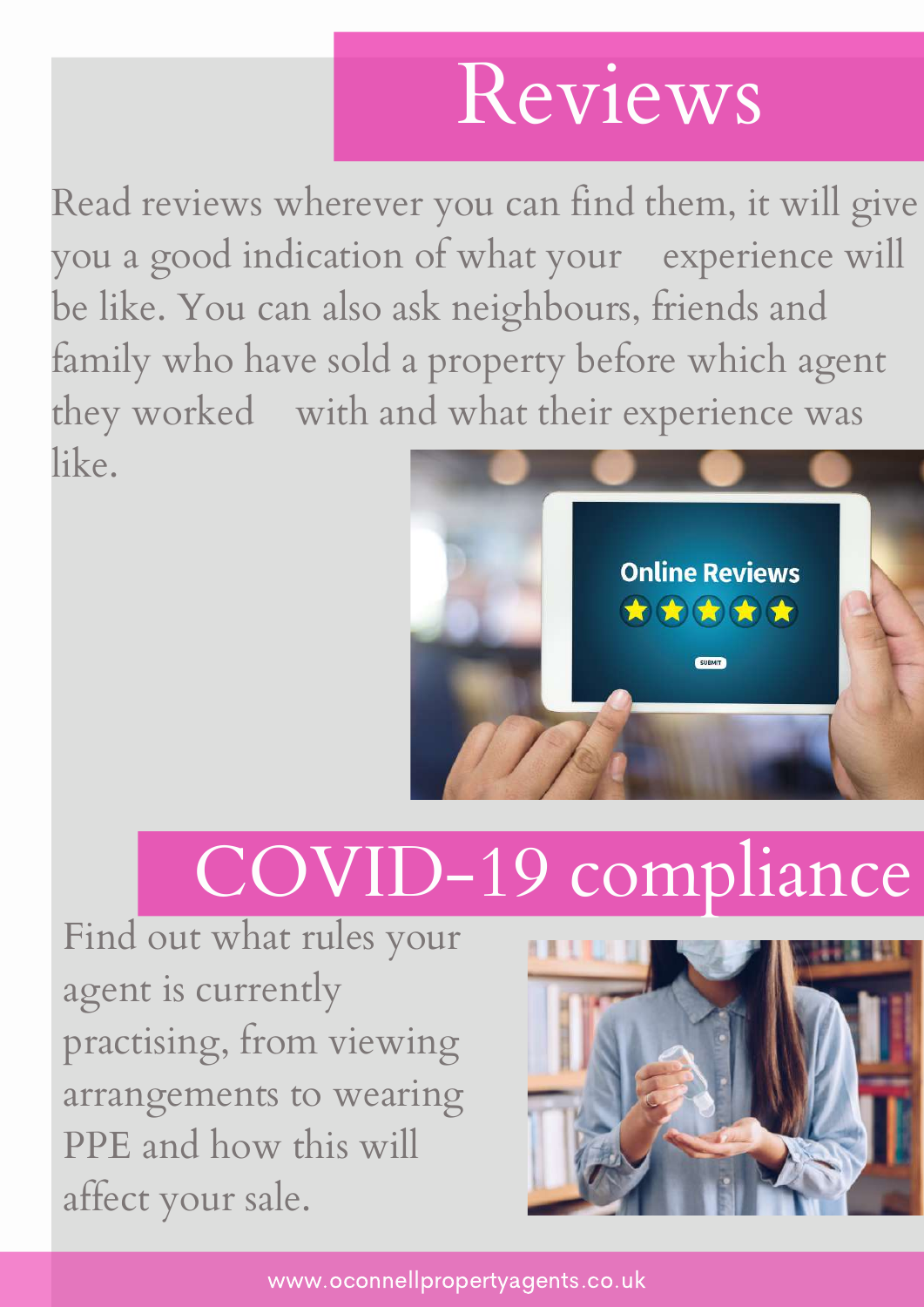## Set the right price!

The pricing of your home can have a big effect on the interest that your property generates, how quickly buyers put in offers and how quickly it sells.

3.

This is where a great agent comes in as they will talk to you about their pricing strategy for your home. Online valuations can give you a rough idea but a real valuation is where you can find out the true value of your home.

A good estate agent will also show you comparable properties and be able to explain how the price of your home. Plus they can also advise you anything you can do to help get the best possible price!

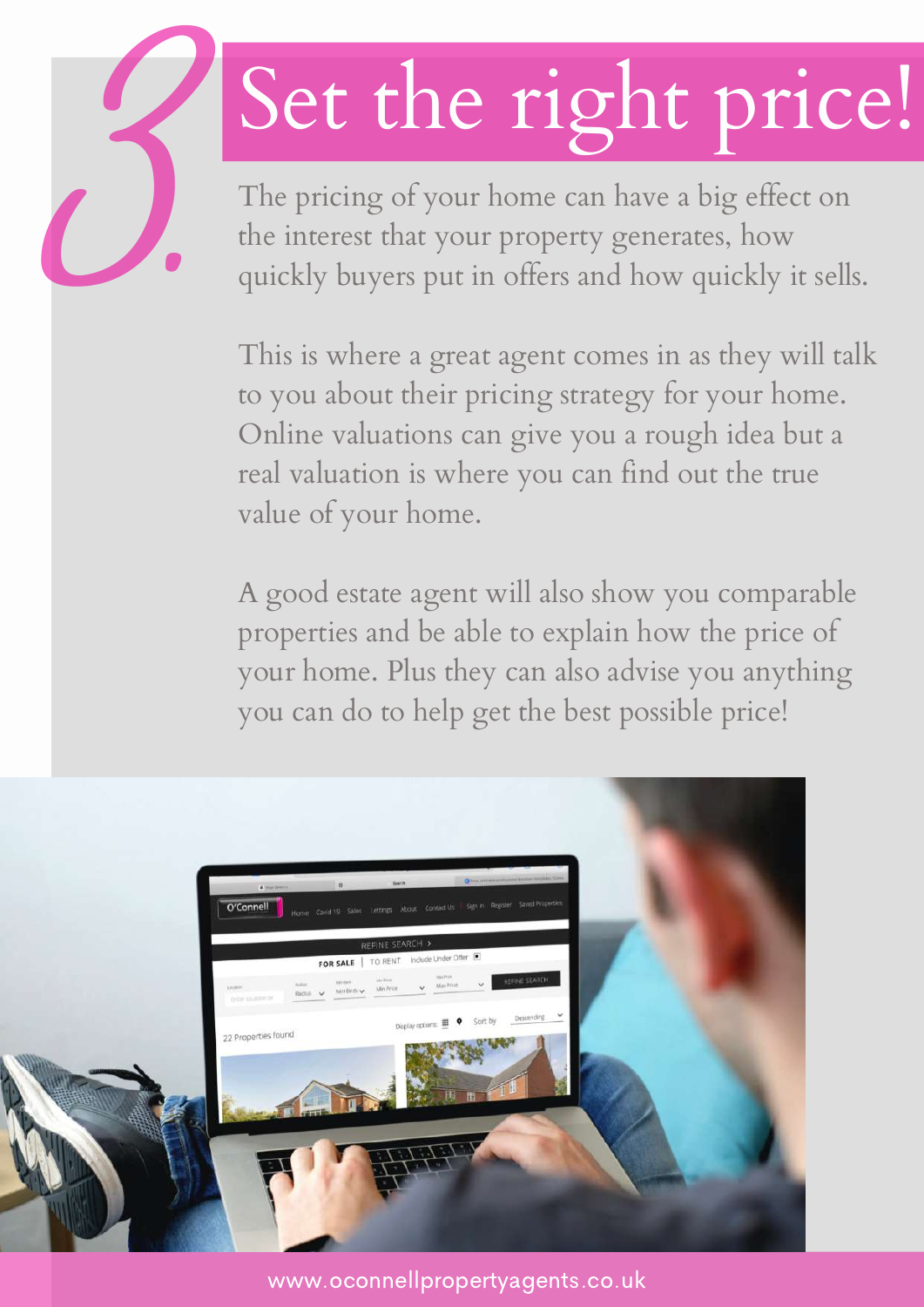### The costs involved with selling

#### **Conveyancing Fees**

A conveyancer deals with the legal transfer of property between buyers and sellers. Your conveyancer should be instructed as soon as you decide to sell your property. The cost of conveyancing fees will depend on the value of your home. Ask your estate agent to help you get a few quotes. 4.

#### **Estate agency fees**

Before you hire an agent, it is a good idea to do some research. Compare fees and ask your potential choice of agents about the fees involved with selling. Also, check what is included with the fee. Agents do offer different levels of marketing

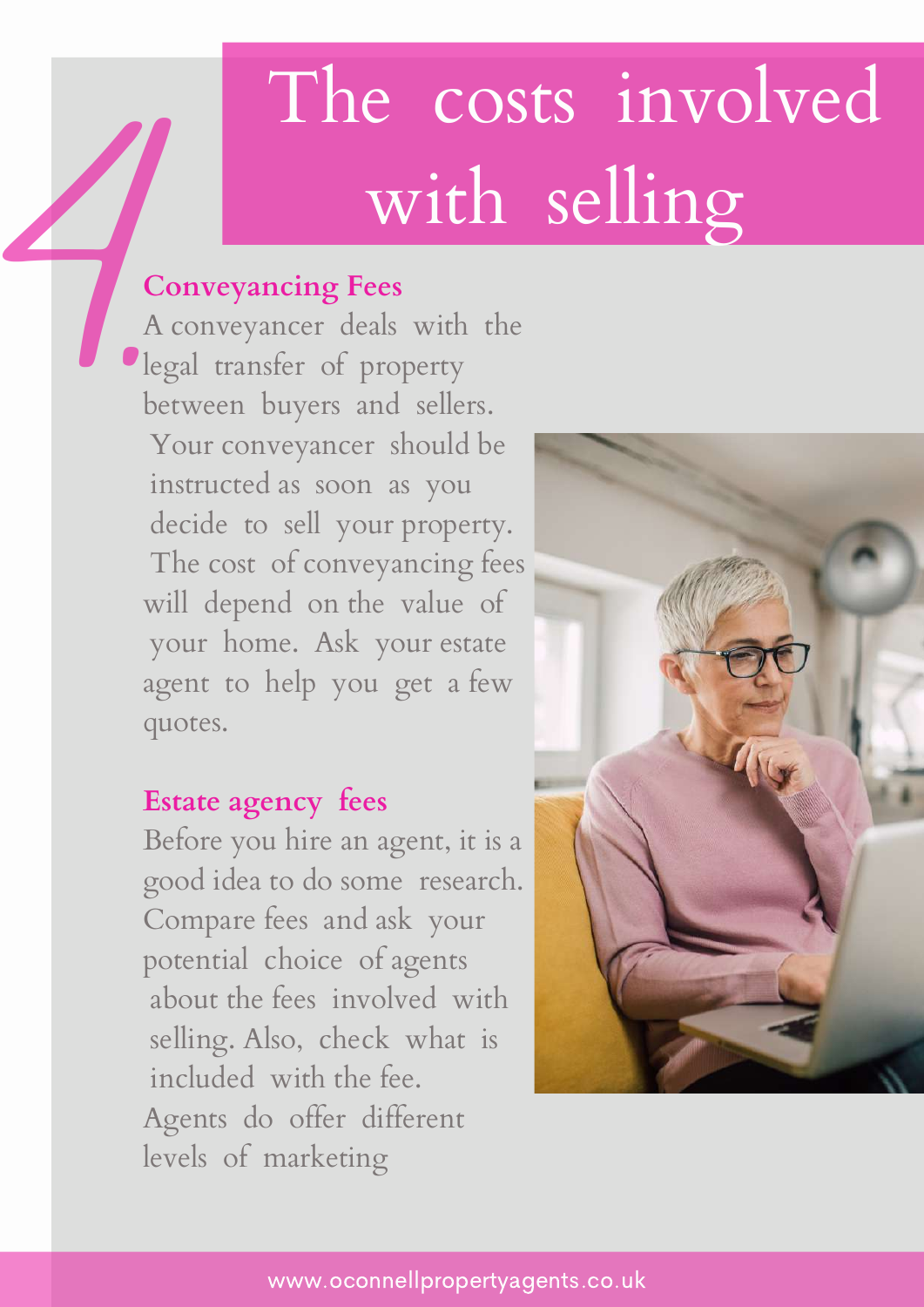#### **Energy Performance Certificates(EPC)**

In England, Wales and NorthernIreland, you must have an EPC before you list your home. This contains information about the energy-efficiency of the home and the typical energy costs. Your estate agent can help you arrange for achartered surveyor to complete ahome report for you. Energy Performance Certificates(EPC) Costs so don't forget to put it in your budget for the cost of moving.



#### **Removals**

Get a few quotes from moving companies online and check out their Covid-19 safety policies to see if this will affect your move.

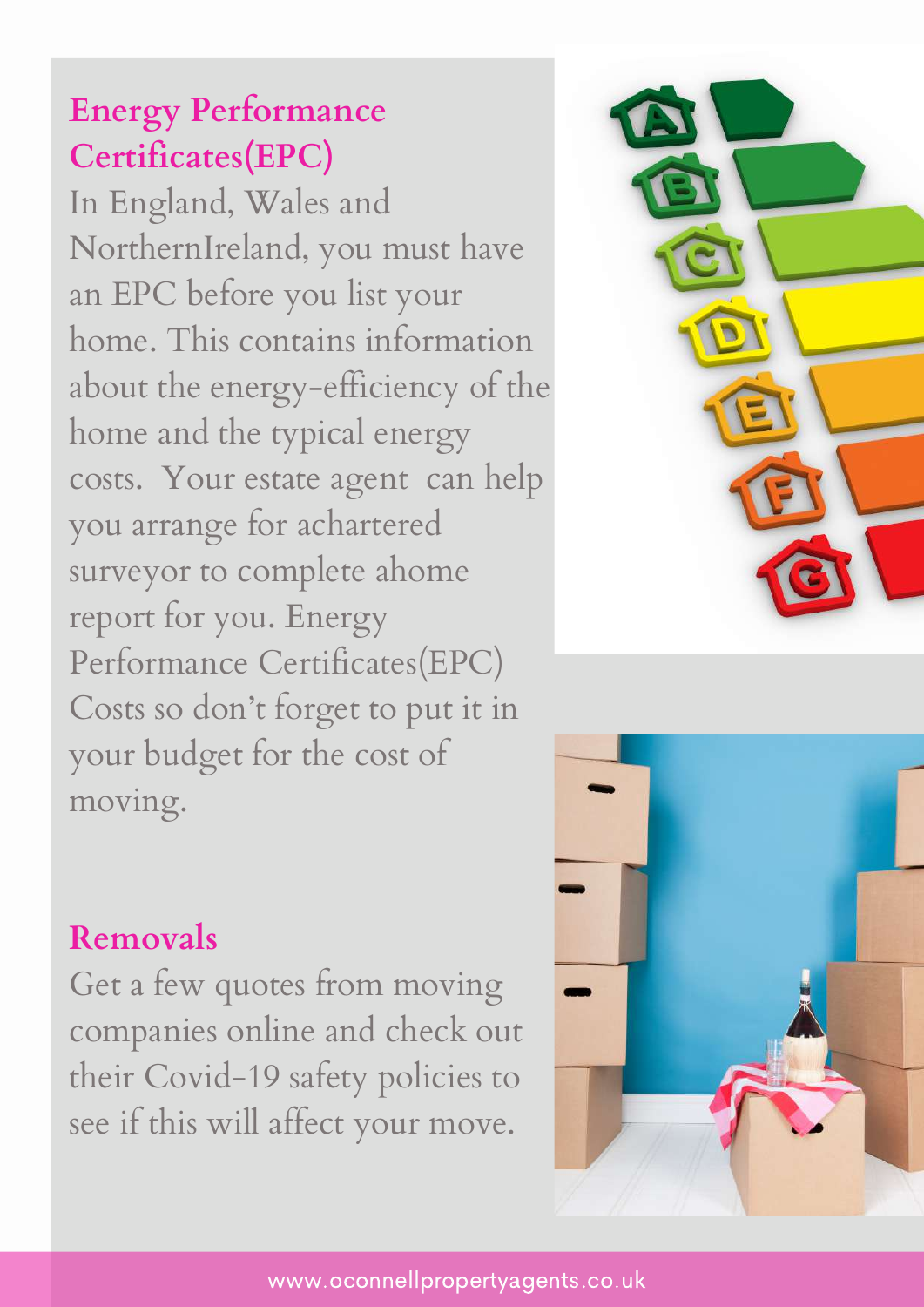### Putting your property on the market

Once you've hired an agent, they will visit your property to measure, gather information,take photos and create a video tour all for advertising purposes. Some marketing tools they might use include - Photos, Video marketing, Floorplans, Brochure Features, a "For Sale" sign, The agent's existing database, Social Media including Facebook & Instagram, Property Portals

Please always check your agents marketing plans, as dont assume they all do the same thing....some agents are NOT on Rightmove, at O'Connell Property Agents we include everything and do ALL



5.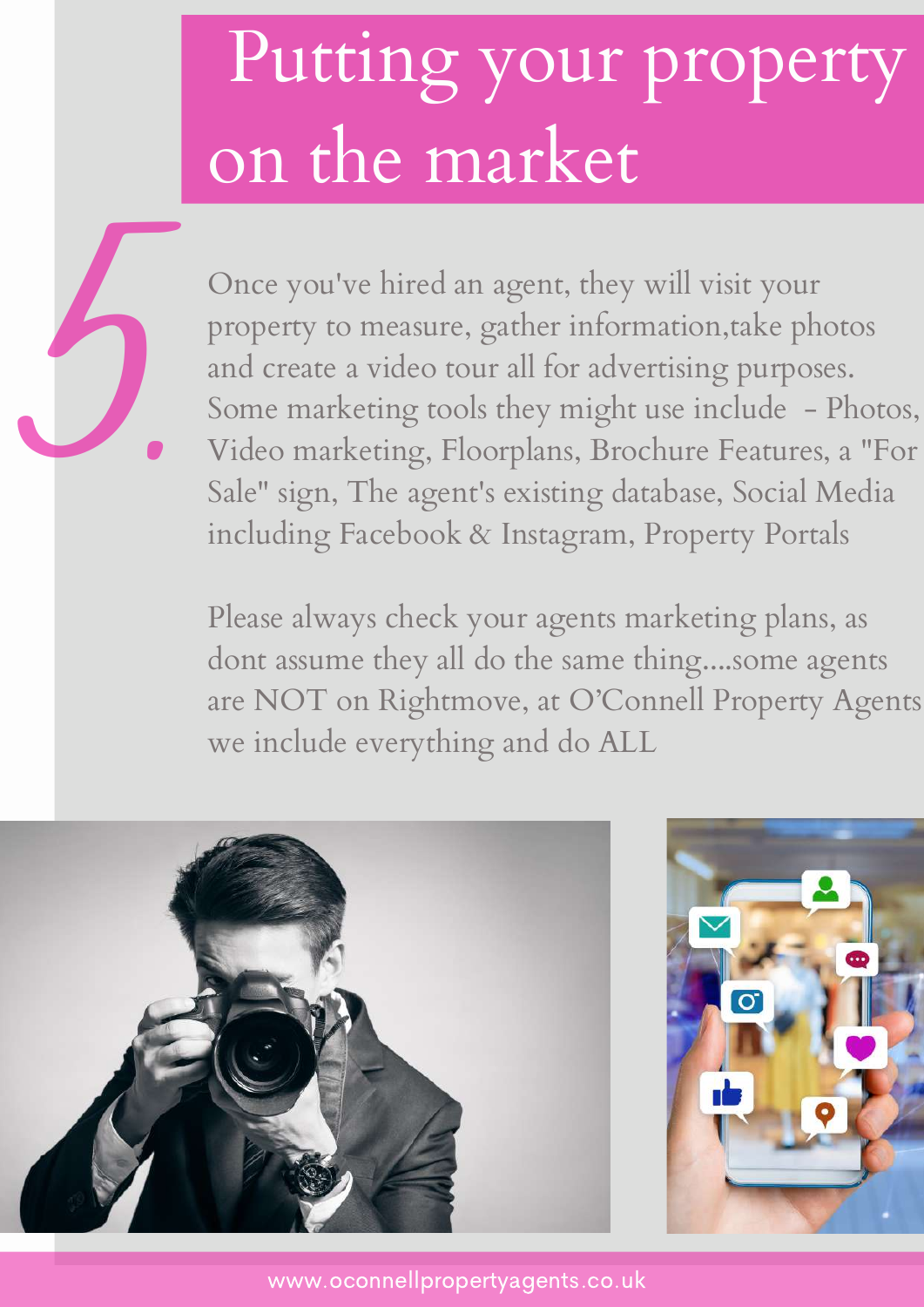### Viewings

Does your estate agents accompany all the viewings and do they actually have the capacity to do so? It's quite important as it's a busy market and buyers don't like to be left waiting! EXECUTE DE LA COLEGIA DE

During Covid restrictions, you will need to go out for viewings. It is always advisable to leave an upstairs window open for airflow. Remember to make sure your home looks at its best, so make sure beds are neatly made, kids toys are popped away and the kitchen is clean and tidy. Your estate agent should follow up with viewing feedback so you know how the viewing went.

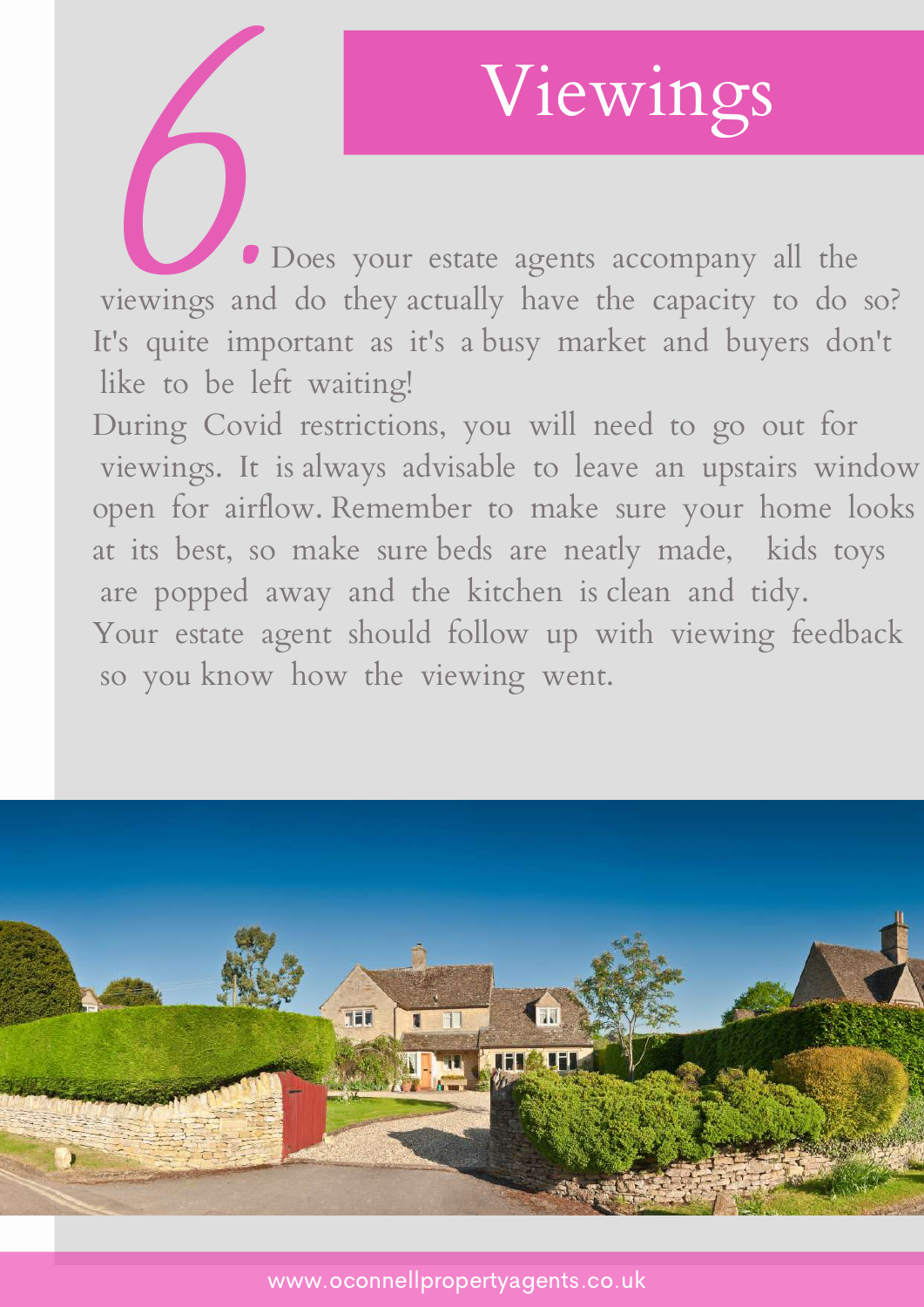### Accepting an Offer

When considering an offer, think about other things that impact the sale, not just the cash value. When consider the shout other the

- Take some time to think about how the offer will affect the selling process, like;

- What is the buyers financial status, how will this affect the timeline of the sale?

- Is the buyer in a chain or are they someone who can pay immediately?

- Do you need to accept the offer, are you in a rush to sell?

- Are you willing to wait for a higher offer?